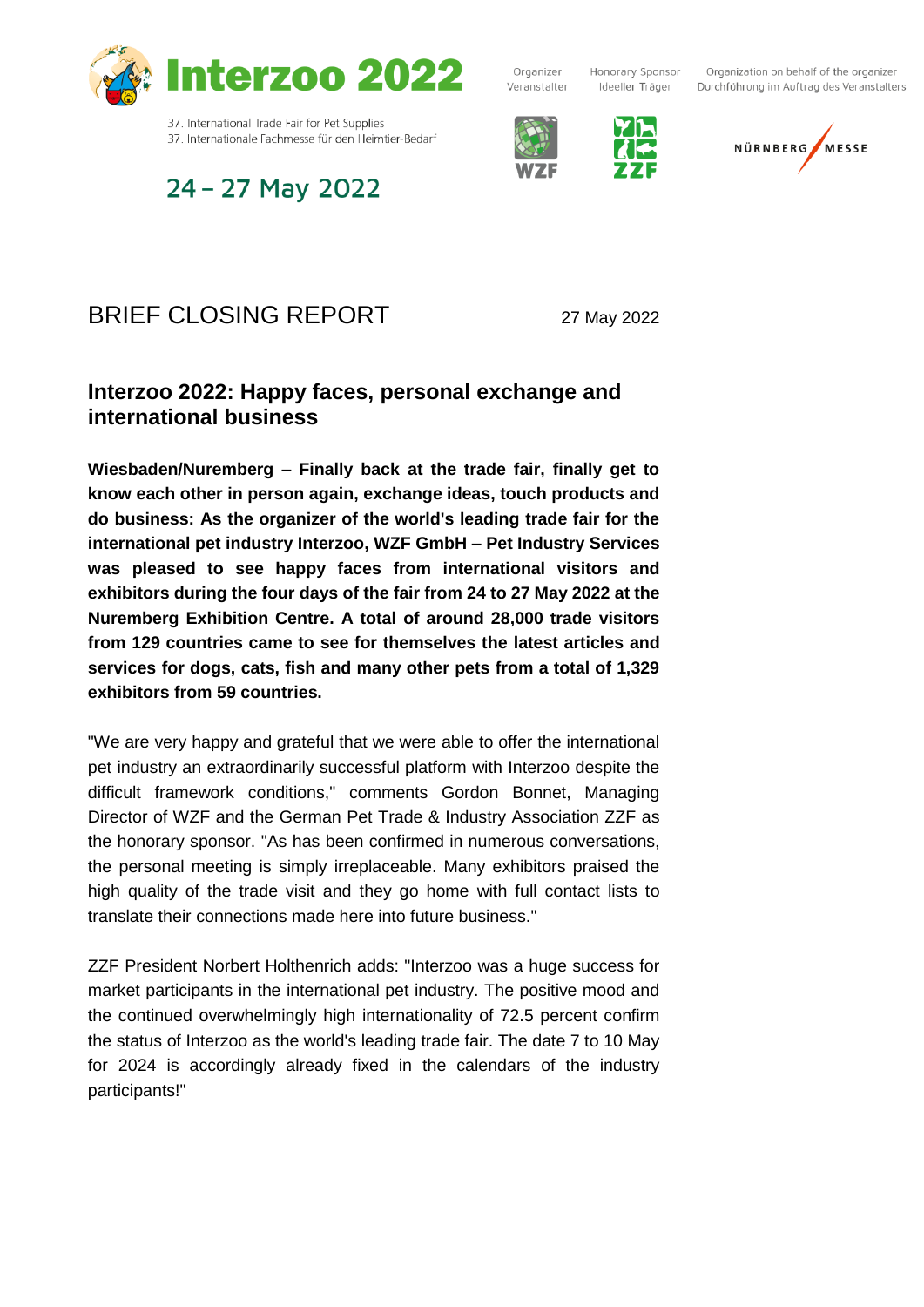

24 - 27 May 2022



The supporting programme was also well received. Dr Rowena Arzt, Head of Exhibitions at WZF: "In addition to the multiple innovations of the exhibitors, Interzoo participants benefited from insights into central industry topics and market overviews, for example in the Country Sessions on Western Europe, Brazil, Scandinavia, China and the USA. The Petfood Forum Europe, which was held for the first time with Watt Global Media at Interzoo with around 250 participants, was also well received the day before the start of the fair."

Sustainability was also a central topic at Interzoo. "According to our study conducted with the Antwerp Management School (AMS), almost 90 percent of the nearly 200 respondents from 44 countries assume that sustainable development will be important or very important for the pet industry in the next three years," says Dr Arzt. "I was impressed by the variety and creativity of the young, innovative companies that presented themselves within the start-up zone and on the new 'Fresh Ideas Stage'. They show the development spirit of the industry."

On Friday, the last day of the fair, a jury of experts selected the best innovative ideas on stage as part of the first Interzoo Fresh Ideas Contest. Prombyx from Germany won first place with the recycling of by-products of silk production as an alternative protein source, the Sustainable People, also from Germany, established themselves in second place with biodegradable dog waste bags, followed by Protenga from Singapore as number three of the winners with sustainably produced insect protein.

The press was also drawn to Interzoo: Around 220 journalists from 13 countries were on site to report on the innovations and trends of the pet industry to a worldwide audience on/in radio, television, newspapers, trade magazines and online media. Furthermore, the broad spectrum of the supporting programme will gradually be available online in the Interzoo Academy portal on demand at [www.interzoo-academy.com.](http://www.interzoo-academy.com/)

For all press releases, photos and videos, see the Newsroom at: **www.interzoo.com/en/news**

All services for journalists and media representatives are available at: **www.interzoo.com/press**



Ideeller Träger



Organizer

Veranstalter



Organization on behalf of the organizer Durchführung im Auftrag des Veranstalters